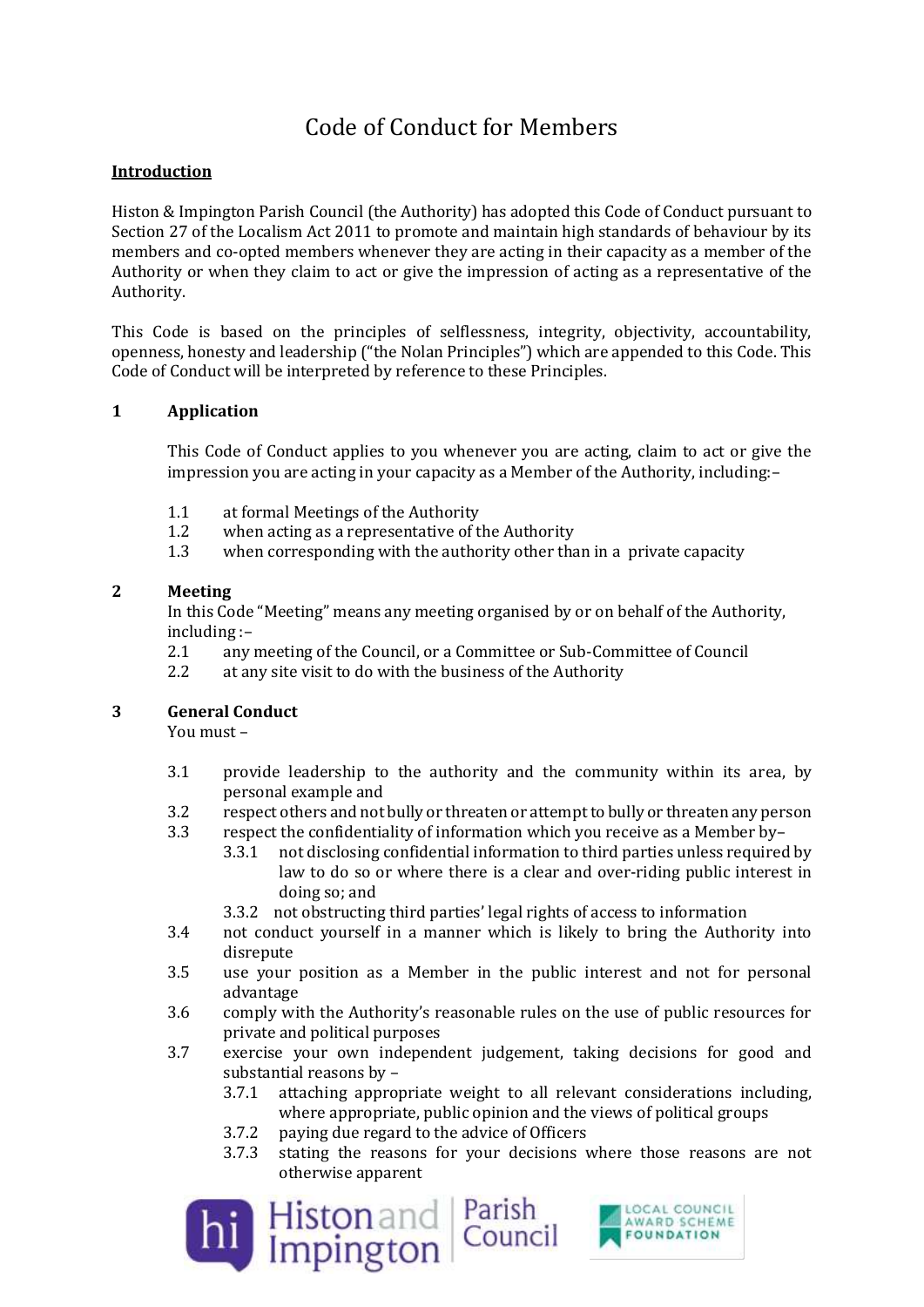3.8 do nothing that causes the Authority to act unlawfully.

## **4 Disclosable Pecuniary Interests**

4.1 You have a disclosable pecuniary interest if it is of a description specified in regulations made by the Secretary of State ( as set out in the Appendix) and either:

(a) it is an interest of yours, or

- (b) it is an interest of:
	- (i) your spouse or civil partner; or
	- (ii) a person with whom you are living as husband and wife; or

(iii) a person with whom you are living as if you were civil partners;

and you are aware that other person has the interest.

4.2 You must -

4.2.1 comply with the statutory requirements to register, disclose and withdraw from participating in respect of any matter in which you have a disclosable pecuniary interest

4.2.2 ensure that your register of interests is kept up to date and notify the Monitoring Officer in writing within 28 days of becoming aware of any change in respect of your disclosable pecuniary interests

4.2.3 make a verbal declaration of the existence and nature of any disclosable pecuniary interest at any meeting at which you are present at which an item of business which affects or relates to the subject matter of that interest is under consideration, at or before the consideration of the item of business or as soon as the interest becomes apparent

4.2.4 Where you have a disclosable pecuniary interest, whether the interest is registered or not, you must not (unless you have obtained a dispensation from the Authority's Monitoring Officer) –

- (i) participate, or participate further, in any discussion of the matter at the meeting; or
- *(ii)* remain in the meeting room whilst the matter is being debated or participate in any vote taken on the matter at the meeting*.*

### **5 Other Interests**

- 5.1 In addition to the requirements of Paragraph 4, if you attend a meeting at which any item of business is to be considered and you are aware that you have a "nondisclosable pecuniary interest or non-pecuniary interest" in that item, you must make verbal declaration of the existence and nature of that interest at or before the consideration of the item of business or as soon as the interest becomes apparent
- 5.2 You have a "non-disclosable pecuniary interest or non-pecuniary interest" in an item of business of your authority where – 5.2.1 a decision in relation to that business might reasonably be regarded as affecting the well-being or financial standing of you or a member of your family or a person with whom you have a close association to a greater extent than it would affect the majority of the Council Tax payers, ratepayers or inhabitants of the parish area for which you have been elected or otherwise of the authority's administrative area, or



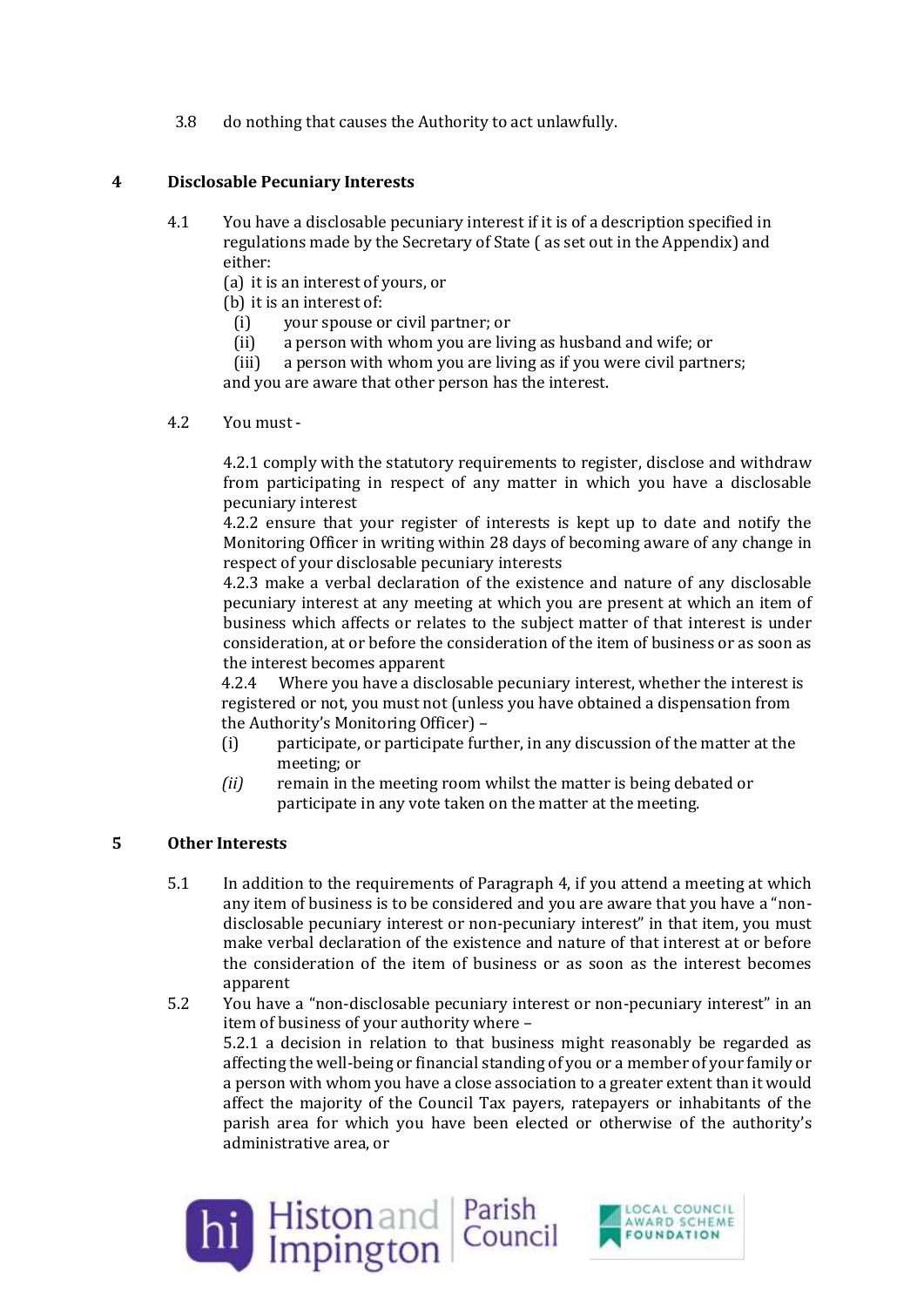5.2.2 it relates to or is likely to affect any of the interests listed in the Table in the Appendix to this Code, but in respect of a member of your family (other than a "relevant person") or a person with whom you have a close association

and that interest is not a disclosable pecuniary interest.

### **6 Gifts and Hospitality**

- 6.1 You must, within 28 days of receipt, notify the Parish Clerk in writing of any gift, benefit or hospitality with a value in excess of £50 which you have accepted as a Member from any person or body other than the authority.
- 6.2 The Parish Clerk will place your notification on a public register of gifts and hospitality.

### **Appendix 1**

Disclosable Pecuniary Interests

The duties to register, disclose and not to participate in respect of any matter in which a member has a Disclosable Pecuniary Interest are set out in Chapter 7 of the Localism Act 2011.

Disclosable pecuniary interests are defined in the Relevant Authorities (Disclosable Pecuniary Interests) Regulations 2012 as follows –

| <b>Interest</b>                                       | Prescribed description                                                                                                                                                                                                                                                                                                                                                                                                                        |
|-------------------------------------------------------|-----------------------------------------------------------------------------------------------------------------------------------------------------------------------------------------------------------------------------------------------------------------------------------------------------------------------------------------------------------------------------------------------------------------------------------------------|
| Employment, office, trade, profession or              | Any employment, office, trade, profession or vocation                                                                                                                                                                                                                                                                                                                                                                                         |
| vacation                                              | carried on for profit or gain.                                                                                                                                                                                                                                                                                                                                                                                                                |
| Sponsorship                                           | Any payment or provision of any other financial benefit<br>(other than from the relevant authority) made or<br>provided within the relevant period in respect of any<br>expenses incurred by M in carrying out duties as a<br>member, or towards the election expenses of M.<br>This includes any payment or financial benefit from a<br>trade union within the meaning of the Trade Union and<br>Labour Relations (Consolidation) Act 1992). |
| Contracts                                             | Any contract which is made between the relevant person<br>(or a body in which the relevant person has a beneficial<br>interest) and the relevant authority-<br>(a) under which goods or services are to be provided or<br>works are to be executed; and<br>(b) which has not been fully discharged.                                                                                                                                           |
| Land                                                  | Any beneficial interest in land which is within the area of<br>the relevant authority.                                                                                                                                                                                                                                                                                                                                                        |
| Licences                                              | Any licence (alone or jointly with others) to occupy land<br>in the area of the relevant authority for a month or<br>longer.                                                                                                                                                                                                                                                                                                                  |
| Corporate tenancies<br><b>Histon</b> and<br>Impington | Any tenancy where (to M's knowledge)-<br>(a) the landlord is the relevant authority; and<br>Parish<br>Council                                                                                                                                                                                                                                                                                                                                 |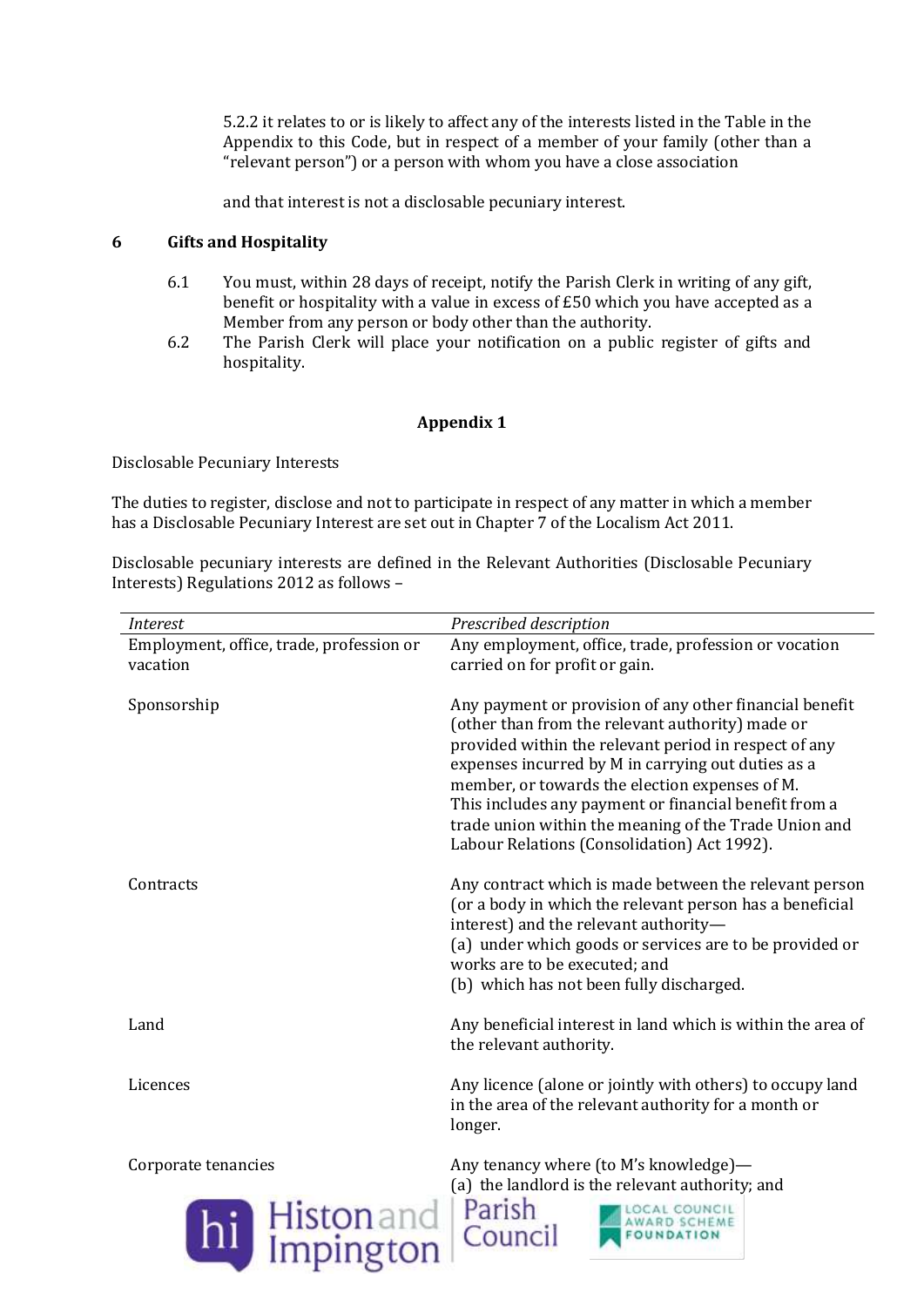(b) the tenant is a body in which the relevant person has a beneficial interest.

Securities **Any beneficial interest in securities of a body where—** (a) that body (to M's knowledge) has a place of business or land in the area of the relevant authority; and (b) either—

> (i) the total nominal value of the securities exceeds £25,000 or one hundredth of the total issued share capital of that body; or

(ii) if the share capital of that body is of more than one class, the total nominal value of the shares of any one class in which the relevant person has a beneficial interest exceeds one hundredth of the total issued share capital of that class.

For this purpose –

"the Act" means the Localism Act 2011;

"body in which the relevant person has a beneficial interest" means a firm in which the relevant person is a partner or a body corporate of which the relevant person is a director, or in the securities of which the relevant person has a beneficial interest;

"director" includes a member of the committee of management of an industrial and provident society;

"land" excludes an easement, servitude, interest or right in or over land which does not carry with it a right for the relevant person (alone or jointly with another) to occupy the land or to receive income;

"M" means a member of a relevant authority;

"member" includes a co-opted member;

"relevant authority" means the authority of which M is a member;

"relevant period" means the period of 12 months ending with the day on which M gives a notification for the purposes of section 30(1) or 31(7), as the case may be, of the Act;

"relevant person" means M or any other person referred to in section 30(3)(b) of the Act;

"securities" means shares, debentures, debenture stock, loan stock, bonds, units of a collective investment scheme within the meaning of the Financial Services and Markets Act 2000 and other securities of any description, other than money deposited with a building society.